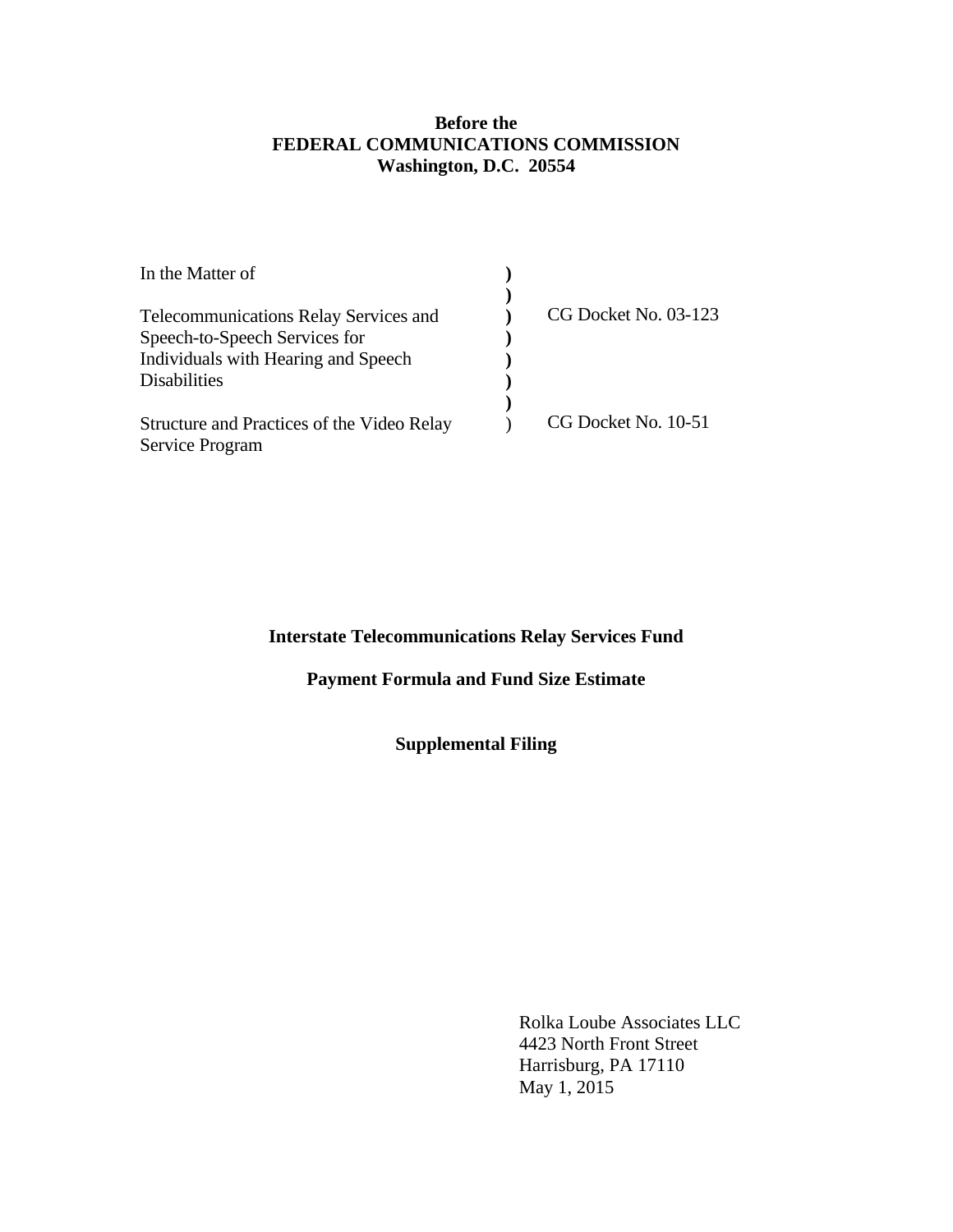### **Before the FEDERAL COMMUNICATIONS COMMISSION Washington, D.C. 20554**

| In the Matter of                                              |                      |
|---------------------------------------------------------------|----------------------|
|                                                               |                      |
| <b>Telecommunications Relay Services and</b>                  | CG Docket No. 03-123 |
| Speech-to-Speech Services for                                 |                      |
| Individuals with Hearing and Speech                           |                      |
| <b>Disabilities</b>                                           |                      |
| Structure and Practices of the Video Relay<br>Service Program | CG Docket No. 10-51  |
|                                                               |                      |
|                                                               |                      |

#### **Payment Formula and Fund Size Estimate Interstate Telecommunications Relay Services (TRS) Fund For July 2015 through June 2016**

#### **I. Introduction**

The Submission dated April 24, 2015 recommended a contribution factor that was based on the best available contribution base information available at that time. The Data Collection Agent has provided the information regarding the 499A revenue data for calendar year 2014 which does affect the contribution factor recommendation. Rolka Loube Associates LLC (RL), as Interstate Telecommunications Relay Services (TRS) Fund Administrator (the Administrator), herein submits an updated proposed assessment factor of 0.01635 for the period July 2015 through June 2016, in accordance with section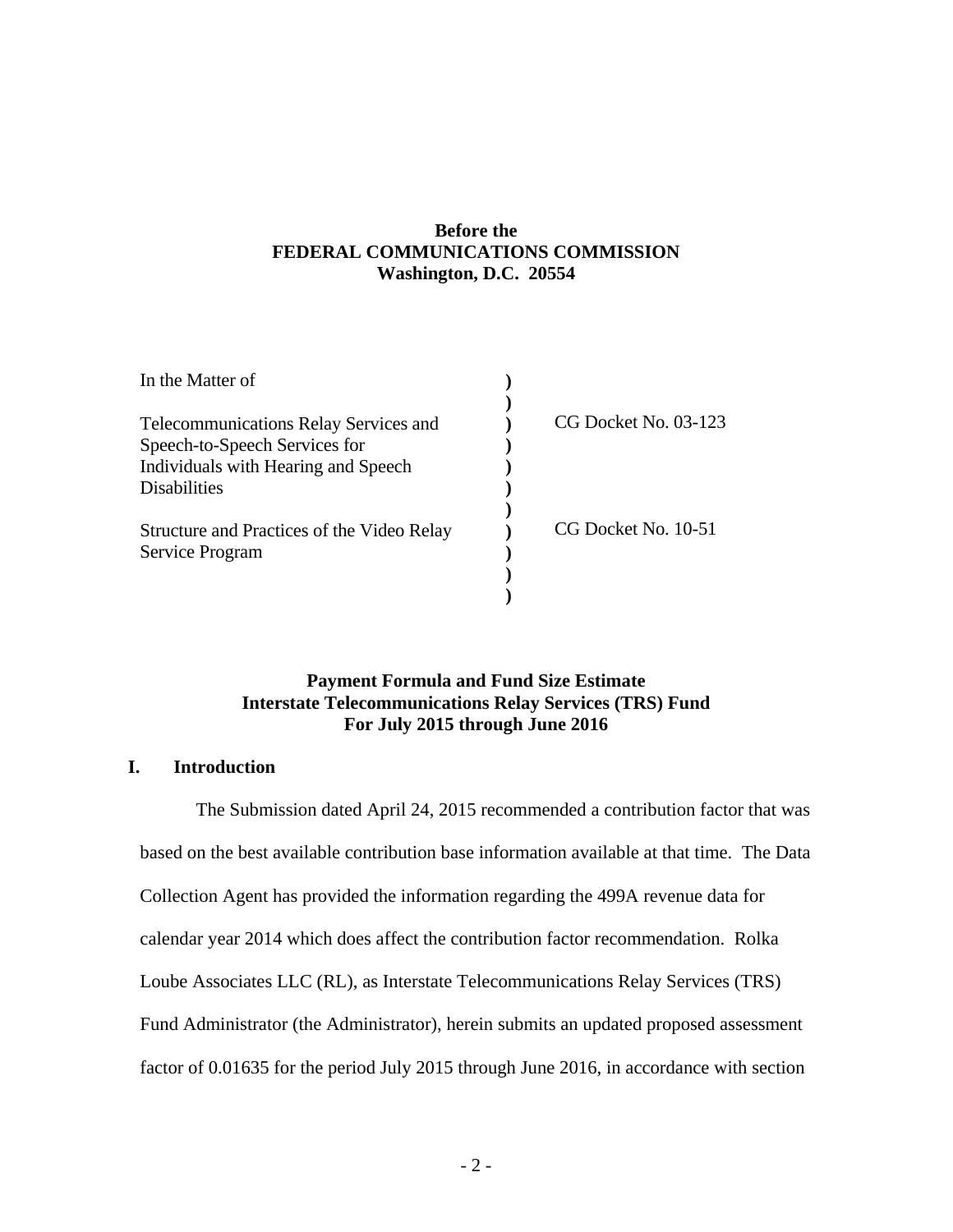64.604 of the Federal Communications Commission's (FCC or Commission) rules.<sup>1</sup> Please see the UPDATED Exhibits 2, 2-1 and 2-2.

The Administrator projects a total fund cash requirement for Fiscal Year 2015- 2016 of  $$1,048,050,673$ <sup>2</sup> Calendar year 2014 interstate and international end user revenues estimated by the Data Collection Agent ("DCA") are now available for submission. We recommend that the Commission use current 499A information from the DCA to calculate the Assessment rate. The 2014 reported revenues are \$64,112,423,530. The contribution factor for the 2015-2016 Fund year, derived from the ratio of estimated fund size to prior calendar year revenues, is proposed to be 0.01635, an increase when compared to the initial submission of 0.01607 due entirely to the smaller contribution basis.

The Commission's shared funding mechanism for the TRS Fund ensures that the costs of meeting relay service obligations are borne equitably. Interstate telecommunications common carriers contribute to the TRS Fund on the basis of their relative share of interstate and international end user revenues.<sup>3</sup> The TRS funding period commences on July 1 and ends June 30 of the following calendar year. For the July 2015

<sup>&</sup>lt;sup>1</sup> 47 C.F.R. §64.604 (c)(5)(iii)(H).

 $2^2$  To calculate the VRS portion of the proposed 2015-2016 total fund size, the Administrator used 2014-2015 VRS rates for May and June 2015 and the Commission prescribed rates for the periods July – December 2015 and January – April 2016 in conjunction with demand projections. Although it is not specifically addressed in the Joint Proposal, it is RL's interpretation of the discussion with the Advisory Council that the stabilization would remain in effect for the entire upcoming program year and the alternative Table 2 reflects this understanding.

<sup>3</sup> *See* 47 C.F.R. §64.604(c)(5)(iii)(A)-(C). Every carrier providing interstate telecommunications services (including interconnected VoIP service providers pursuant to §64.601(b)) and every provider of noninterconnected VoIP service shall contribute to the TRS Fund on the basis of interstate end-user revenues as described herein. Contributions shall be made by all carriers who provide interstate services, including, but not limited to, cellular telephone and paging, mobile radio, operator services, personal communications service (PCS), access (including subscriber line charges), alternative access and special access, packetswitched, WATS, 800, 900, message telephone service (MTS), private line, telex, telegraph, video, satellite, intraLATA, international and resale services.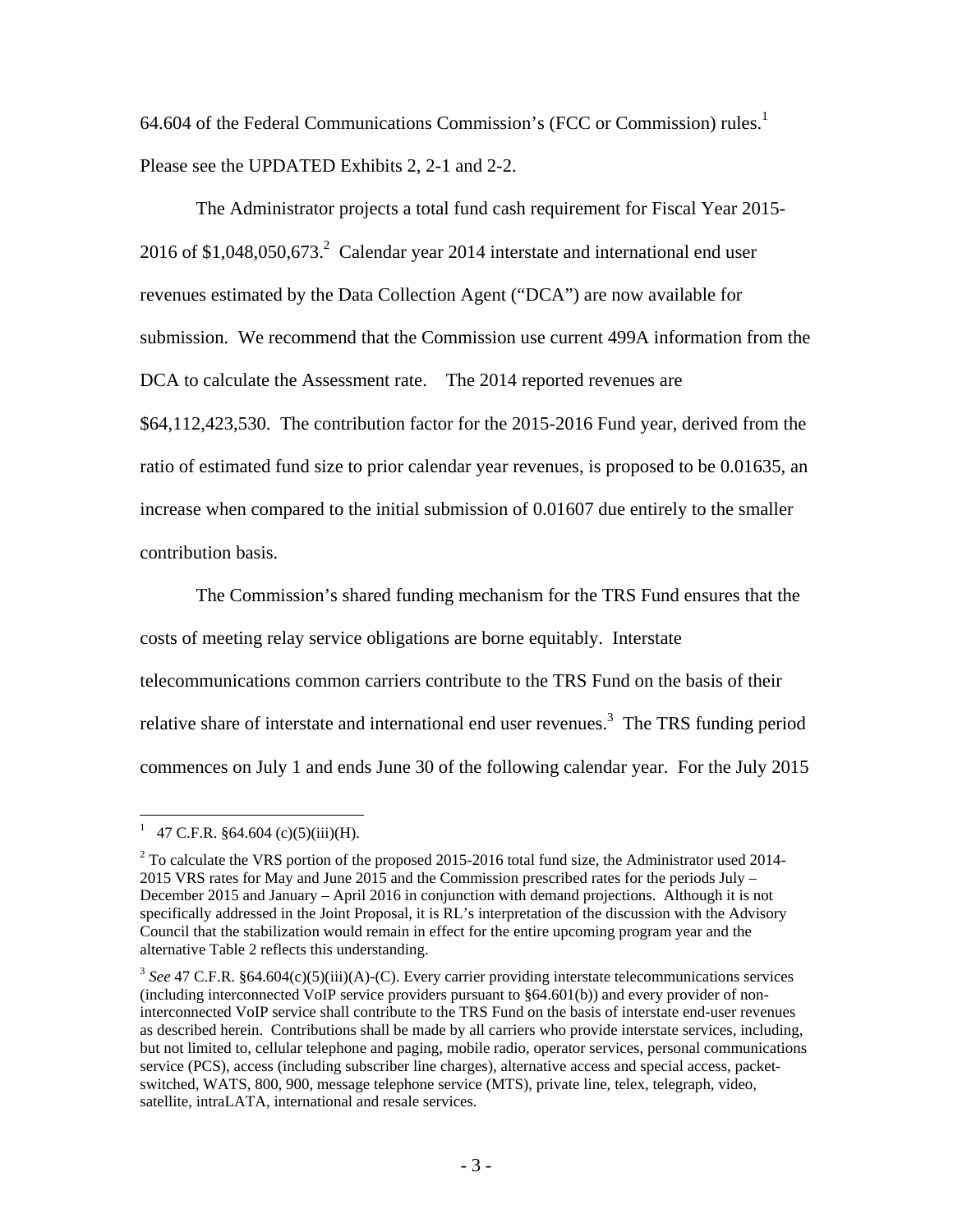to June 2016 fund year, the Administrator will use the carriers' 2014 interstate and international end user revenues $4$  as the basis for calculating carriers' contribution obligations. The updated report from the Data Collection Agent ("DCA") of Carriers' reported 2013 revenues is \$65.235 billion; approximately \$158 million above the level reported at the beginning of the 2014-2015 Fund year but approximately \$2 billion below the previous year basis. The DCA report of calendar year 2014 revenues is \$64.112 billion; approximately \$1.123 billion below the level estimated in the initial filing. This lower level of reported revenues requires a higher assessment rate to produce the revenue necessary to fund the proposed reimbursement rates and demand estimates.

| Year | <b>Base</b>         |
|------|---------------------|
| 2004 | \$81,954,191,760.72 |
| 2005 | \$80,666,621,323.77 |
| 2006 | \$80,457,972,601.73 |
| 2007 | \$77,898,078,806.14 |
| 2008 | \$79,428,092,243.17 |
| 2009 | \$78,895,806,171.06 |
| 2010 | \$72,844,997,815.67 |
| 2011 | \$69,450,220,823.19 |
| 2012 | \$67,206,226,972.74 |
| 2013 | \$67,278,109,559.79 |
| 2014 | \$65,234,609,106.58 |
| 2015 | \$64,112,423,529.73 |

 $\overline{a}$ <sup>4</sup> Revenues are reported on the Telecommunications Reporting Worksheet, FCC Form 499-A, on April 1, 2015, and provided to the Administrator by the Universal Service Administrative Company (USAC), the Revenue Data Collection Agent (DCA). At the time of preparation of this filing the information from the DCA is considered preliminary and updated data will be used for the calculation of carrier contributions.